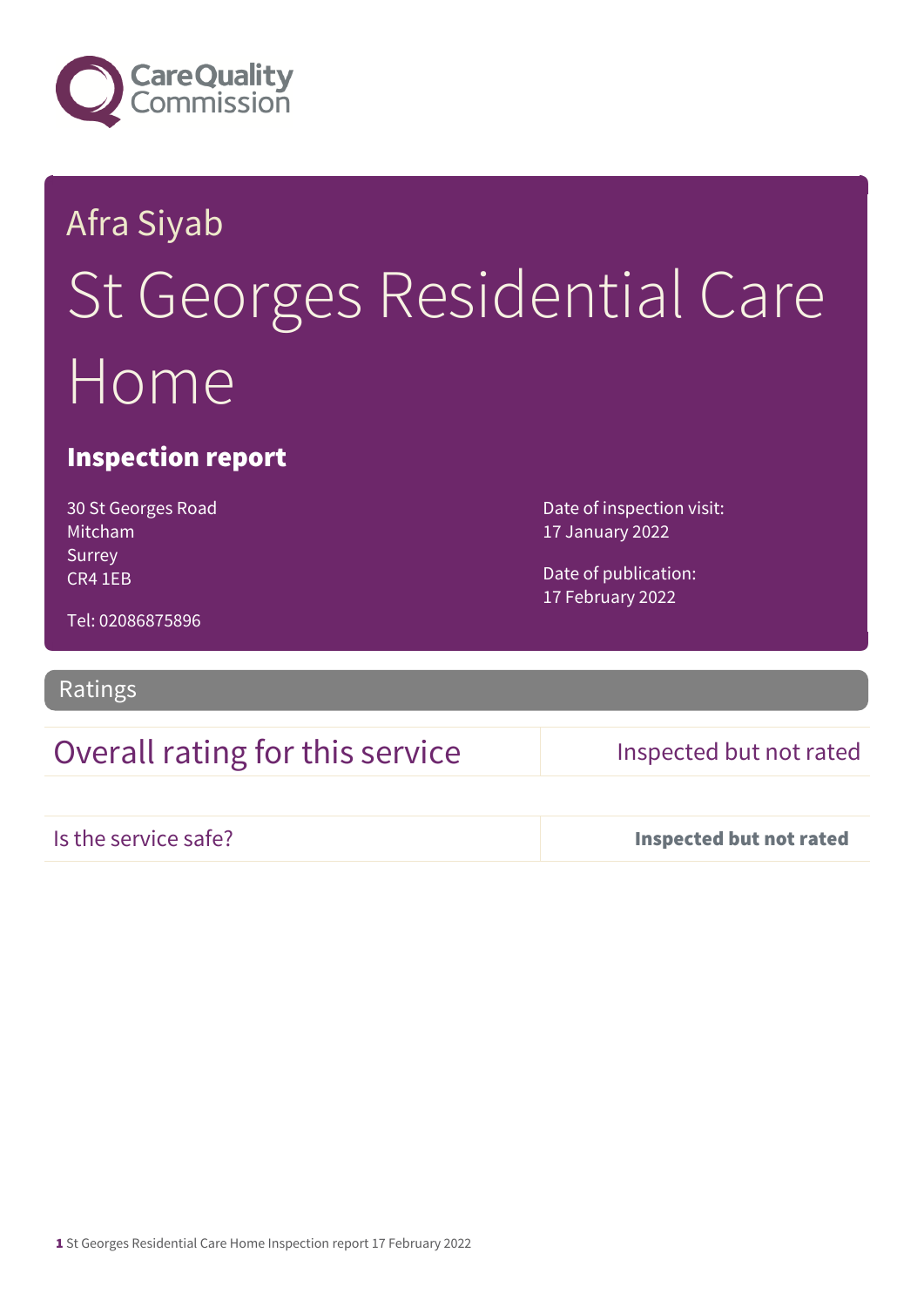## Summary of findings

#### Overall summary

St Georges Residential Care Home is a residential care home providing nursing and personal care for up to three adults. At the time of our inspection there were two people using the service.

We found the following examples of good practice:

The provider understood and was meeting Covid-19 visitor vaccination requirements. This includes checking vaccination and Covid-19 status of relevant visitors (those not exempt from requirements) entering the home (fully vaccinated or exempt). The provider had personal protective equipment (PPE), specifically face masks and hand gel, at the entrance to the home for visitor use. The provider ensured that any visitors to the home had a negative lateral flow test prior to entry and wore PPE and sanitised their hands. The provider facilitated outside visits for residents to family and had a procedure where residents would be monitored on their return for signs of Covid-19 as residents were not compliant with Covid-19 testing. The provider had liaised with the local authority about not being able to complete Covid-19 testing on residents. Alternative forms of maintaining social contact were used for friends and relatives, for example, keeping in touch by the telephone. Remote considerations were considered by other visitors such as professionals and clinical consultations.

The provider told us about a process which would be followed if a resident contracted Covid-19. The provider would isolate the resident and would notify the GP, local authority and the resident's family. If a member of staff tested positive, they would isolate on the top floor of the premises and arrangements for alternative staffing would be made. The provider had not had any positive Covid-19 cases for residents or staff.

The provider had not admitted any residents during the Covid-19 pandemic. The residents at the home had been there since 2010 and the provider told us that they were like part of the family. The provider told us that if a resident were to be admitted, it would check with the hospital that the person had a negative PCR and lateral flow test prior to discharge.

Environmental measures such as effective ventilation had been implemented. All areas were uncluttered so cleaning could take place effectively. The provider did not have cleaning schedules but told us that the premises was cleaned every morning, with bathrooms cleaned twice a day and surfaces cleaned two to three times a day. We saw evidence of monthly infection prevention and control audits which had been completed.

Staff members had undertaken infection prevention and control and Covid-19 training. The provider understood and had met Covid-19 staff vaccination requirements.

We were somewhat assured that this service met good infection prevention and control guidelines as a designated care setting.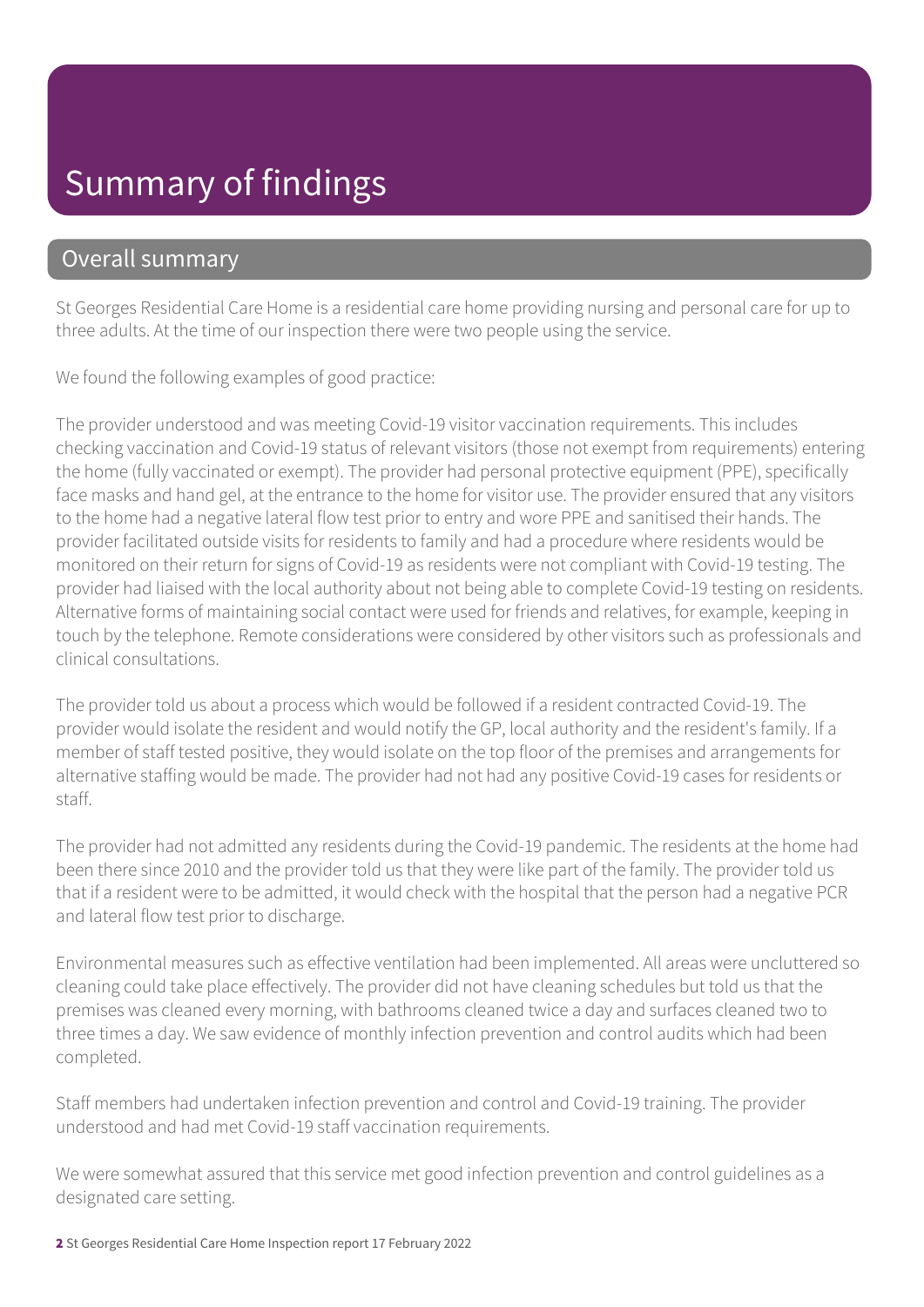Further information is in the detailed findings below.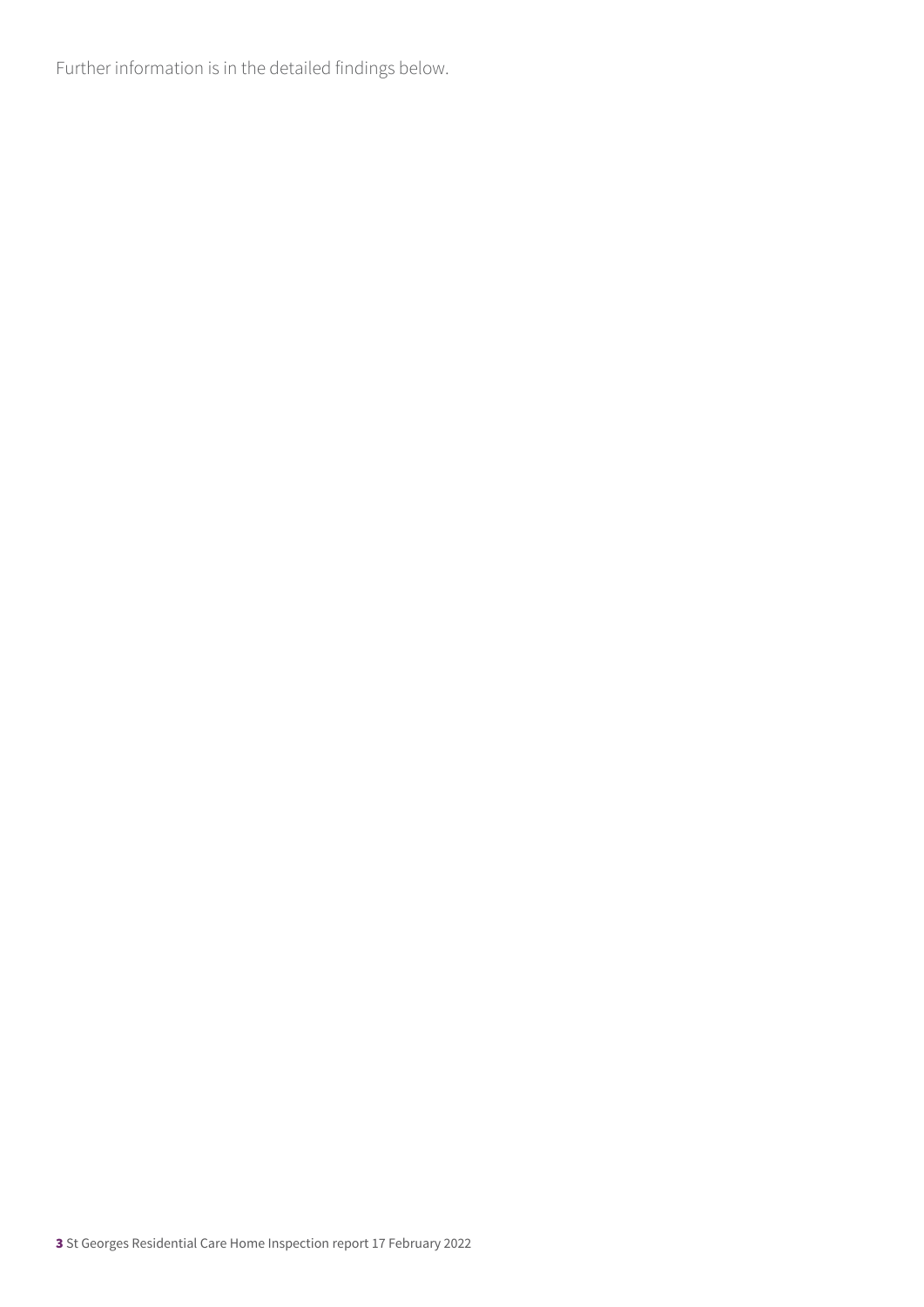#### The five questions we ask about services and what we found

We always ask the following five questions of services.

Further information is in the detailed findings below.

Is the service safe? Inspected but not rated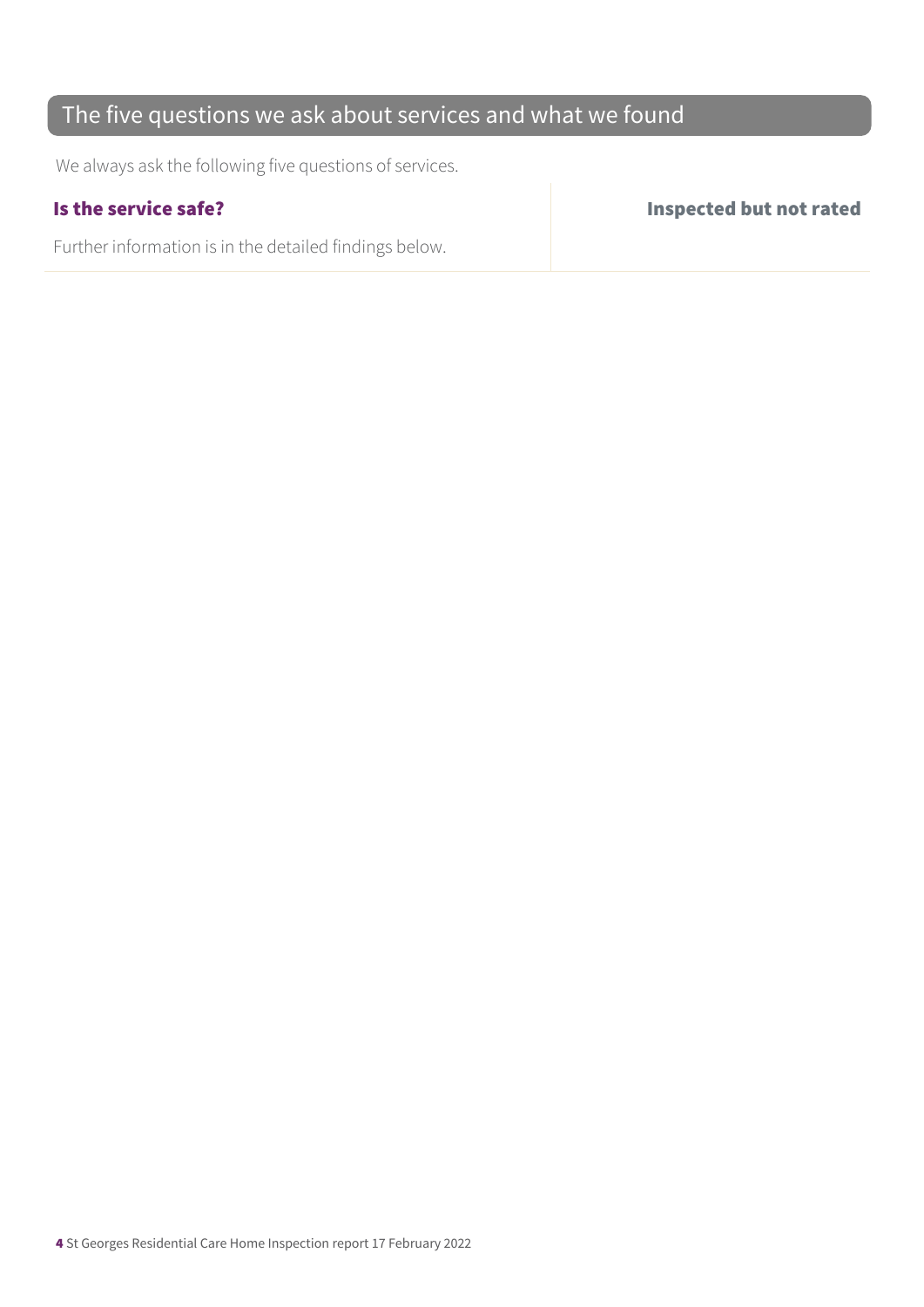

# St Georges Residential Care Home

Detailed findings

# Background to this inspection

We carried out this inspection under Section 60 of the Health and Social Care Act 2008 as part of our regulatory functions. This inspection was planned to check whether the provider is meeting the legal requirements and regulations associated with the Health and Social Care Act 2008.

As part of CQC's response to the COVID-19 pandemic we are looking at how services manage infection control and visiting arrangements. This was a targeted inspection looking at the infection prevention and control measures the provider had in place. We also asked the provider about any staffing pressures the service was experiencing and whether this was having an impact on the service.

This inspection took place on 17 January 2021 and was announced.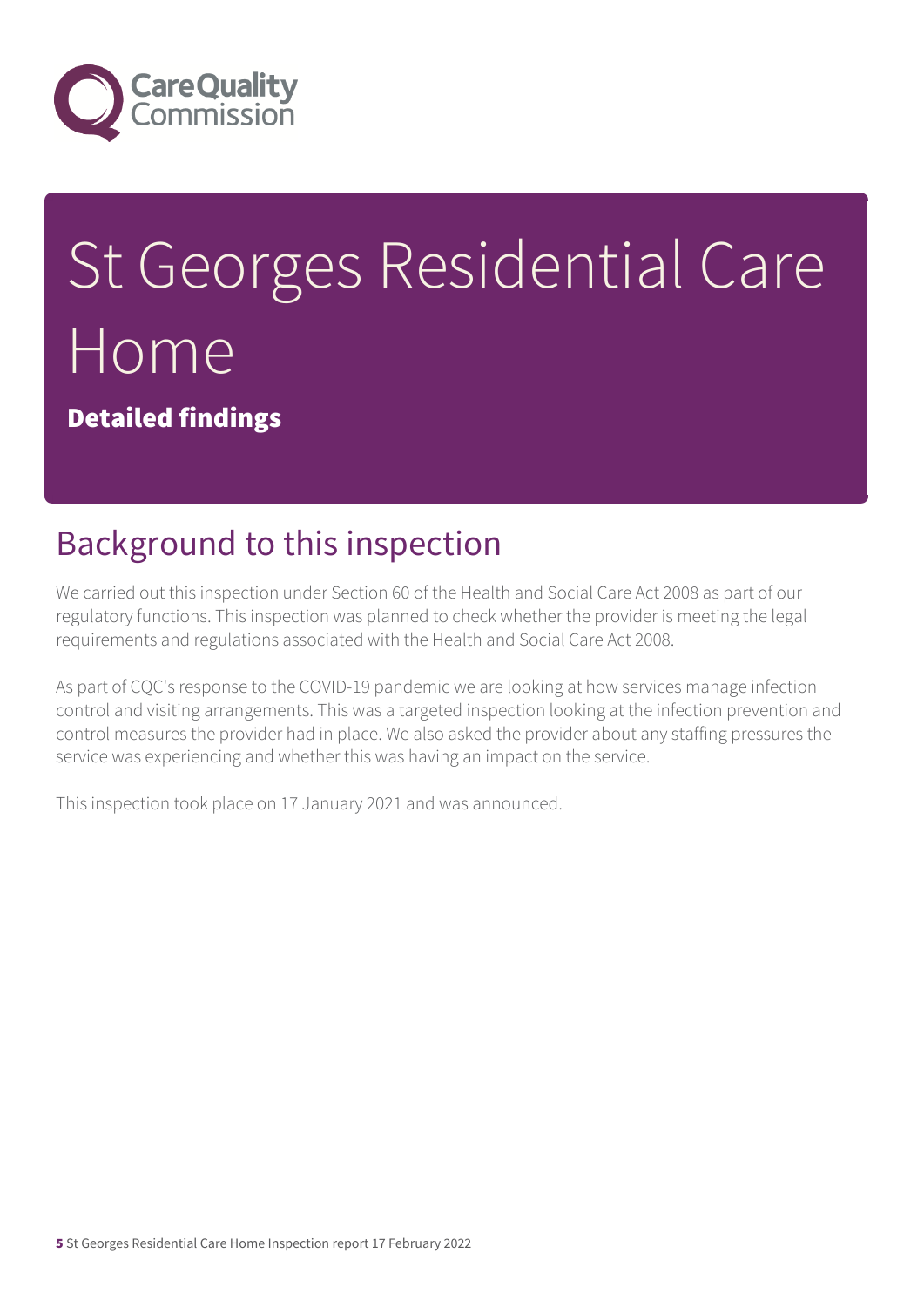### Is the service safe?

# Our findings

Staffing

● The provider told us they had measures in place to mitigate the risks associated with COVID-19 related staff pressures

How well are people protected by the prevention and control of infection?

● We were somewhat assured that the provider was preventing visitors from catching and spreading infections.

- We were somewhat assured that the provider was meeting shielding and social distancing rules.
- We were somewhat assured that the provider was admitting people safely to the service in that the provider had not admitted anyone to the service during Covid-19 but had a process should this be required.
- We were somewhat assured that the provider was using PPE effectively and safely.
- We were somewhat assured that the provider was accessing testing for people using the service and staff.
- We were somewhat assured that the provider was promoting safety through the layout and hygiene practices of the premises.
- We were somewhat assured that the provider was making sure infection outbreaks can be effectively prevented or managed.
- We were not assured that the provider's infection prevention and control policy was up to date.
- We were assured the provider was facilitating visits for people living in the home in accordance with the current guidance.

From 11 November 2021 registered persons must make sure all care home workers and other professionals visiting the service are fully vaccinated against COVID-19, unless they have an exemption or there is an emergency.

● The service was meeting the requirement to ensure non-exempt staff and visiting professionals were vaccinated against COVID-19.

We were not assured or somewhat assured in some areas because we found the following examples of where practice could be improved: